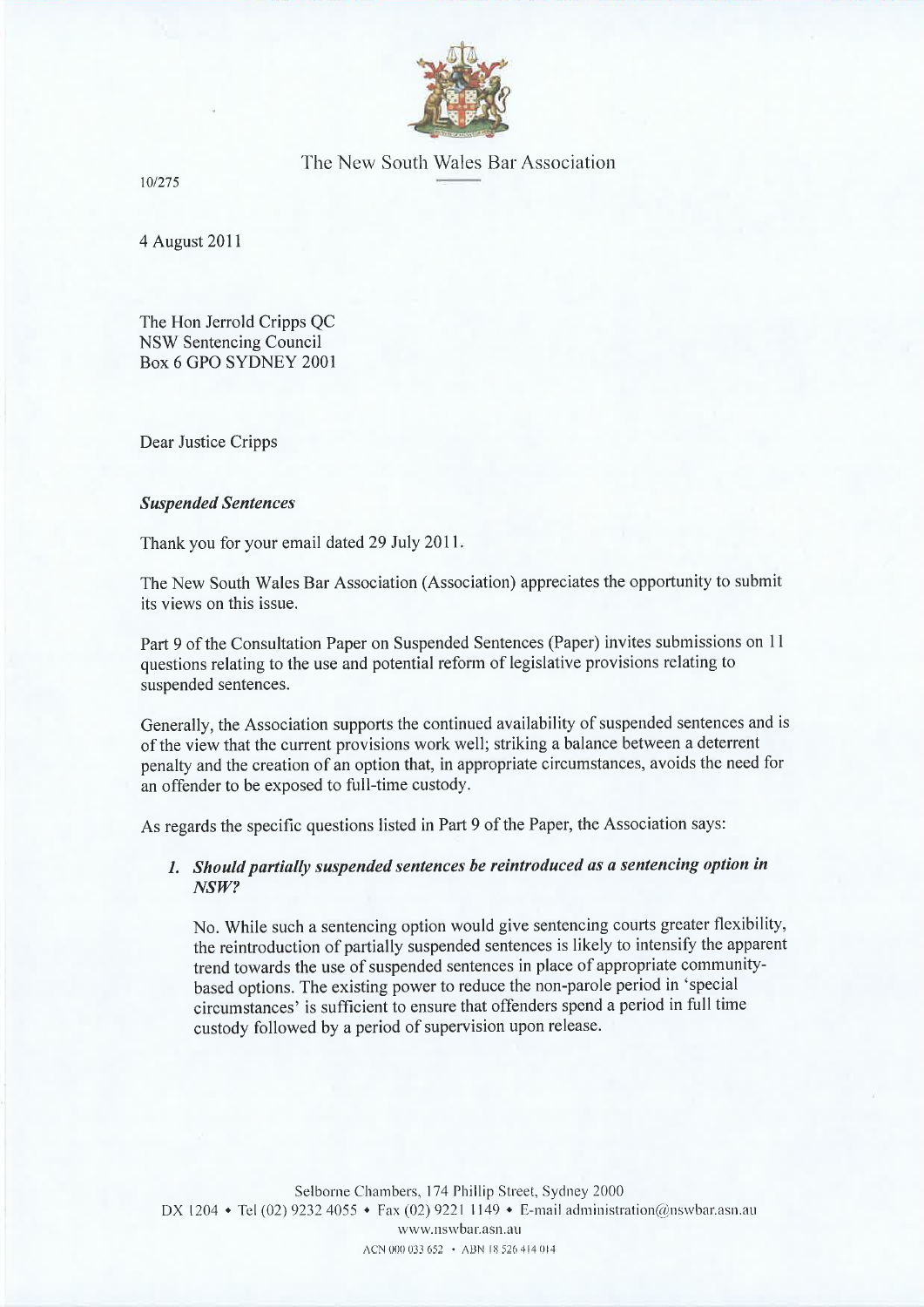### 2. Is reform required in relation to the nature of the conditions that may be attached to a suspended sentence?

The introduction of a component of community service (similar to the community service component of an Intensive Corrections Order, but without the home detention aspect of such an order) may enhance the deterrent effect of a suspended sentence and may in certain circumstances make a suspended sentence a more appropriate alternative to fulI time imprisonment,

If such a reform were enacted, close examination of corresponding breach provisions would also be required. Currently s 98 of the Crimes (Sentencing Procedure) Act is narrowly drawn, requiring revocation unless the breach is trivial or there are good reasons for not doing so. More onerous conditions are likely to increase the incidence of breach, which may result in unintended 'net widening' in terms of prison populations. Consideration should be given to conferring greater discretion on courts regarding revocation after breach.

3. Should the term of imprisonment that may be suspended (currently a maximum of 2 years), be either increased or decreased? If yes, please indicate your reasons.

No

4. Should the operational period, or the period for which a term of imprisonment may be suspended (currently also a maximum of 2 years), be either increased or decreased? If yes, please indicate your reasons.

No

## 5. Should an application for a guideline judgement be made? Please indicate your reasons.

No, there is no need for a guideline judgment. The applicable principles in relation to suspended sentences are reasonably clear, including those set out in the High Court in Dinsdale v The Queen (2000) 202 CLR 321. There does not need to be any fetter on judicial discretion in circumstances where a Court considers that a suspended sentence is appropriate.

## 6. Is further legislative guidance required in relation to theføctors that make a case inappropriate for suspension? If yes, what form should such legislative guidance take?

No. It is submitted that the common law authorities provide sufficient guidance in this area (e.g. supply of prohibited drugs: Day (1998) 100 A Crim R 275, Regina v Gu [2006] NSWCCA 104 (nothing other than a full-time custodial sentence unless there are truly exceptional circumstances); dangerous driving causing death: Whyte (2002) <sup>55</sup>NSWLR 252, Jurisic (1998) 101 A Crim R 259, (1998) 45 NSWLR 209, Carruthers [2008] NSWCCA 59). If it is suggested by a party that a suspended sentence is not appropriate this can be raised at an appeal. It is noted that the authorities are augmented by the standard non-parole period provisions. However,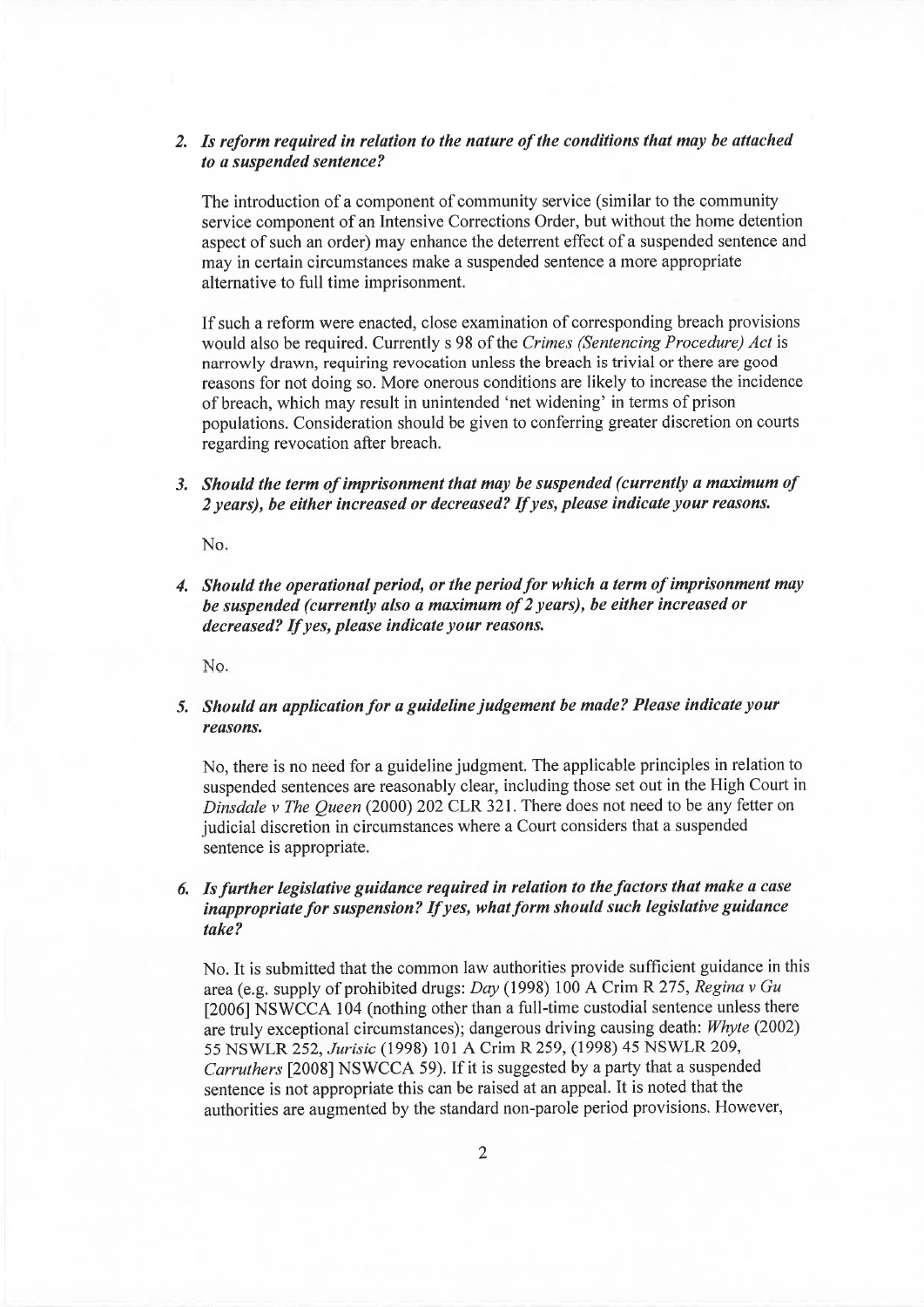even \ühen standard non-parole periods exist, the sentencing discretion may permit a suspended sentence in an appropriate case. See for example  $R v NJK$  [2011] NSWCCA 151, where in the unusual circumstances of that case a suspended sentence was found to be appropriate for an offence of Aggravated Indecent Assault.

7. Do the current provisions relating to breaches of suspended sentences require reform? If yes, how? Should the discretion available to a court when addressing a breach of a suspended sentence be widened?

No. Whilst it is acknowledged that the breach provisions are narrowly drawn, they significantly bolster the deterrent effect of the current suspended sentence regime in New South Wales. The experience of some members of the Bar Association is that minor breaches of the bond suspending the sentence will result in its revocation. However, if reform allowing more onerous conditions to be placed on suspended sentences (such as requiring the completion of community service) occurs, corresponding reform to the breach provisions should be considered.

# 8. Is there a disparity between courts in relation to the availability of, and confidence in, intermediate sentencing options? If yes, please indicate:<br>a) The nature of the disparity; and

- 
- b) The nature of the reforms that you consider would address this disparity.

The Association does not perceive any marked disparity between courts in relation to the availability of, and confidence in, intermediate sentencing options. However, the statistical trend away from other intermediate sentencing options (such as community service orders and section 9 bonds) and towards suspended sentences is of concern. This appears to be slightly more significant in Local Courts.

#### 9. Are reforms required to íntermediate sentencing orders? If yes, how should intermediate sentencing orders be reformed?

The Association does not see any clear need to reform the law in relation to intermediate sentencing orders such as supervised bonds and community service orders.

## 10. Should NSW adopt a similar approach to Victoria is relation to strengthening avøilable intermediate sentencing orders and gradually phøsing out suspended sentences? Please indicate your reasons.

The Association submits that the Victorian example should not be followed. Suspended sentences now represent an established and effective intermediate sentencing option. They are a valuable additional sentencing alternative to full time imprisonment.